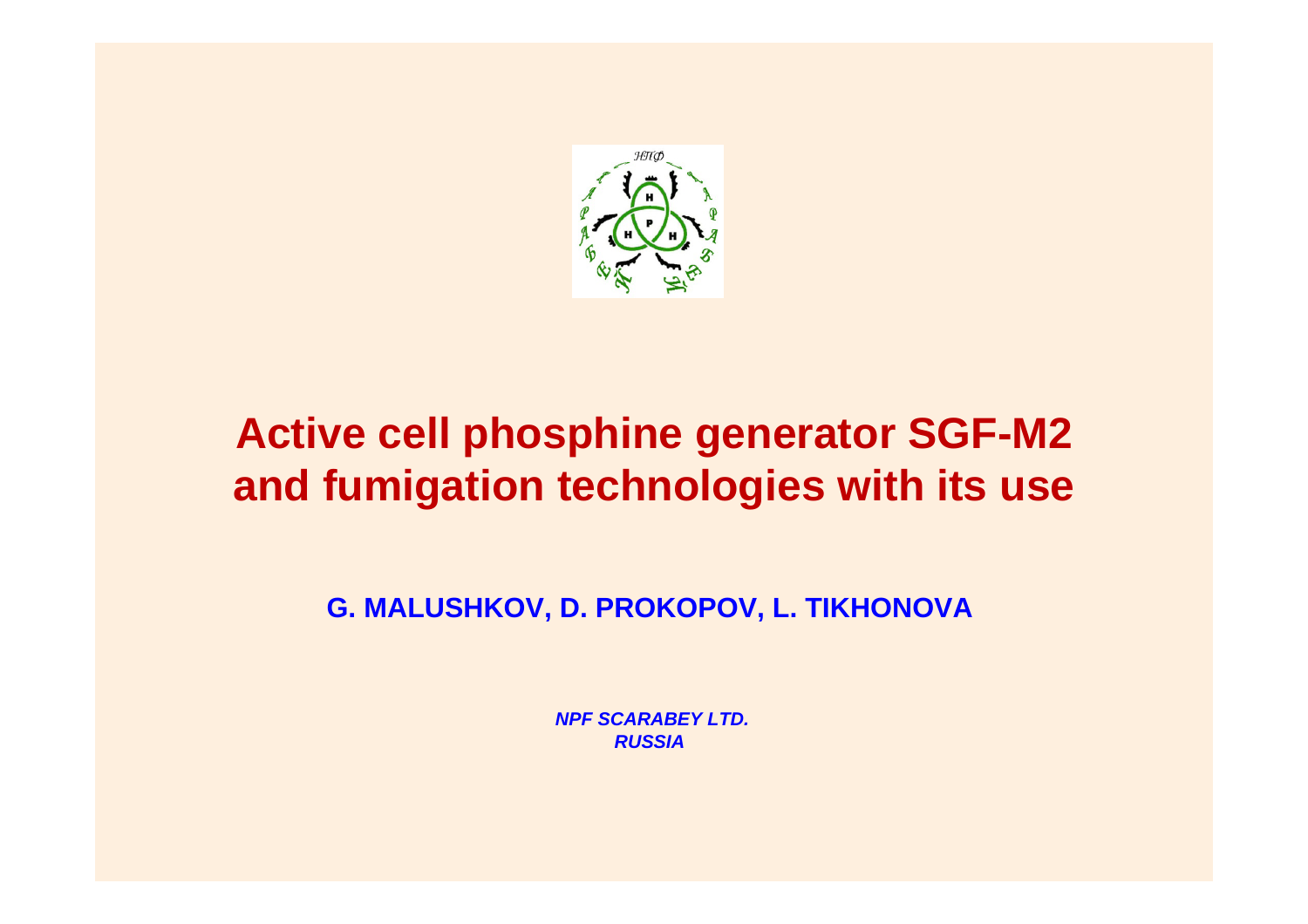**Traditional technologies of grain fumigation in silos are mainly based on application of tablet form preparations directly into the grain mass during the process of grain transfer from one silo bin to another**



**The negative aspects:**

- **the application procedure is labour-intensive**
- **the gas development is slow**
- **the transfer operation damages the grain**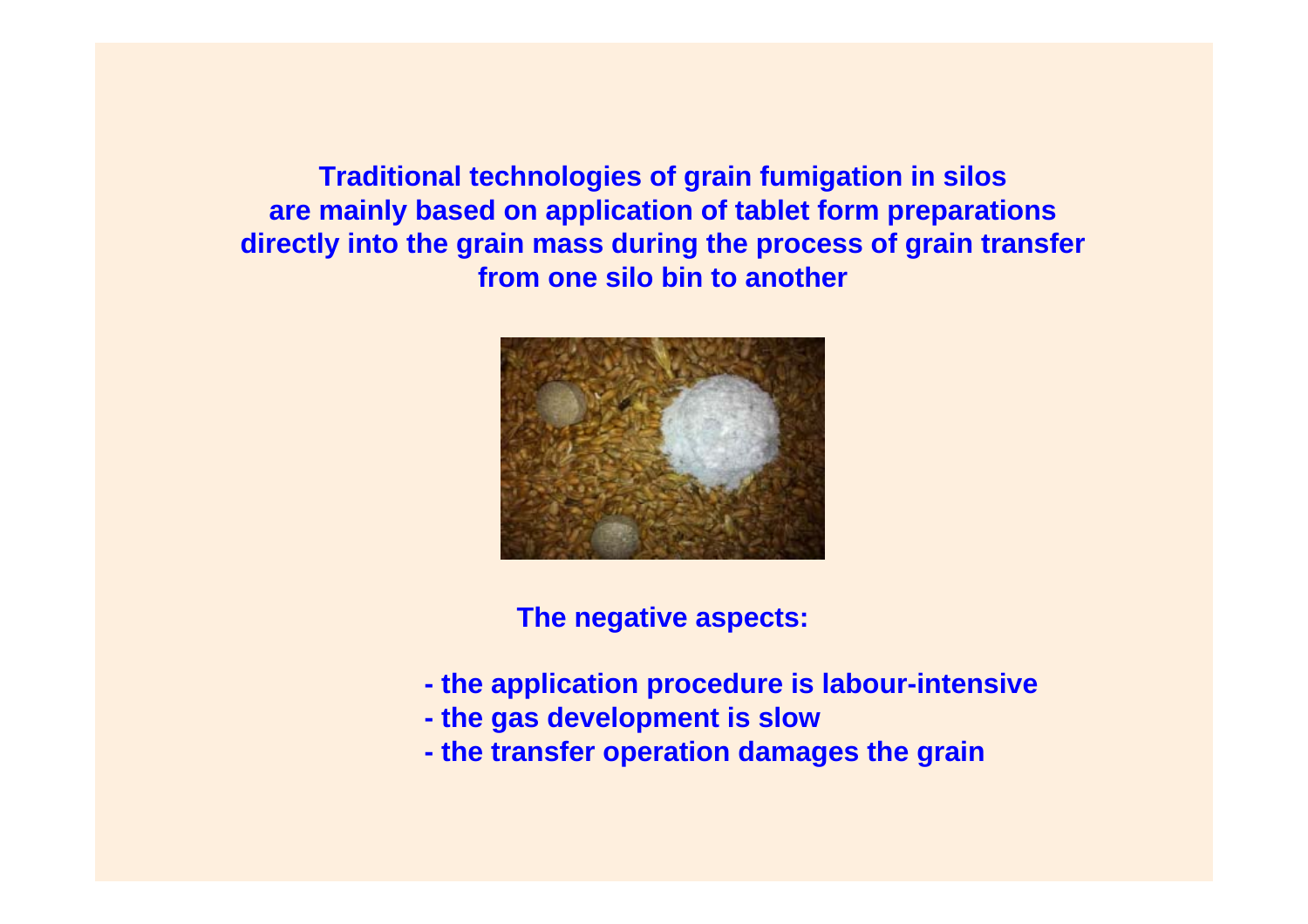

## **The NPF SCARABEY's team has developed:**

- **the new technical tool the phosphine gas generator, SGF-M2**
- **fumigation technologies for its use**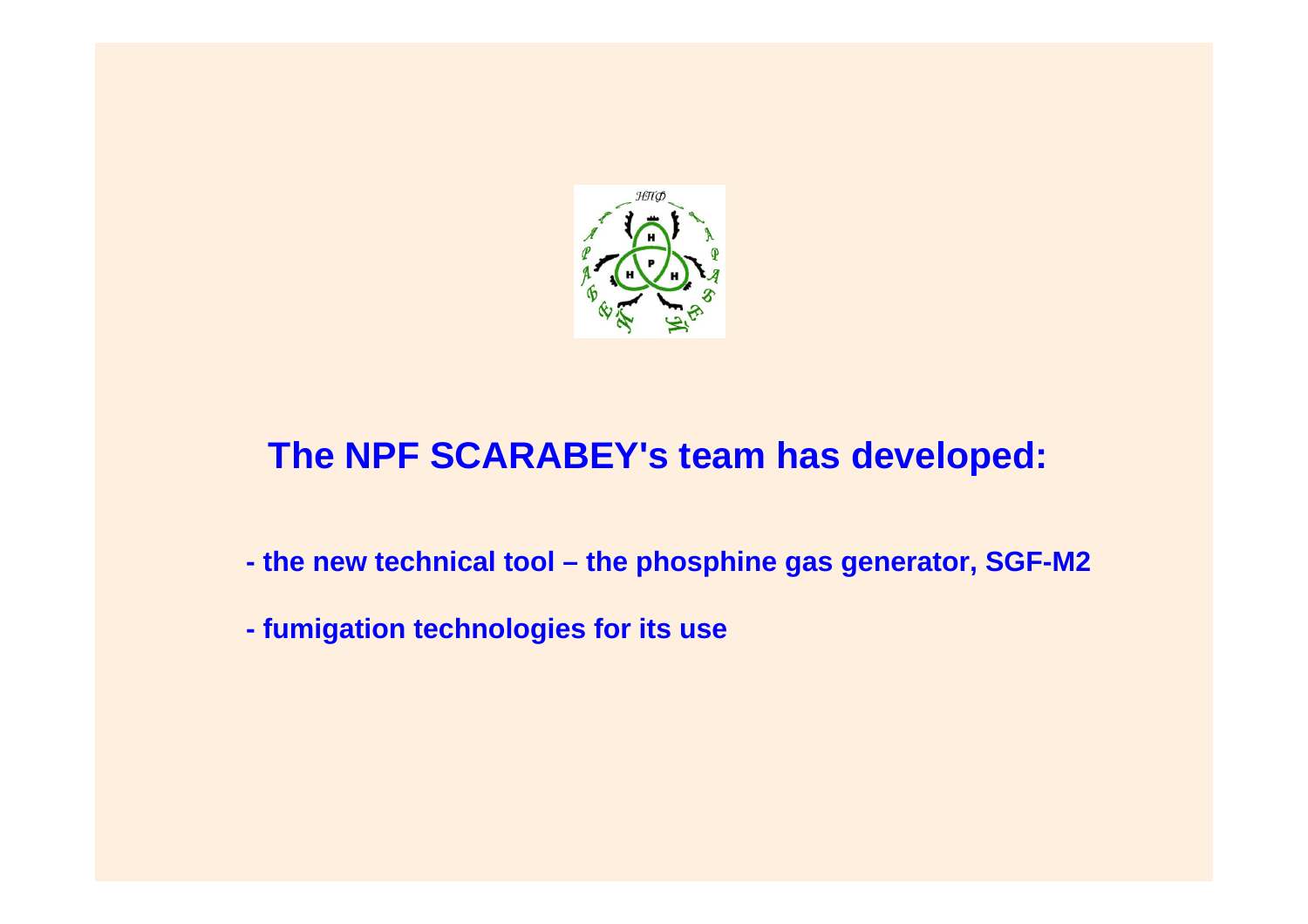**The SGF-M2 generator consists of two interconnected chambers containing raw chemical components**



**When the reactants are brought into contact, parallel chemical reactions start, resulting in fumigant gas development, being a mixture of phosphine and carbon dioxide**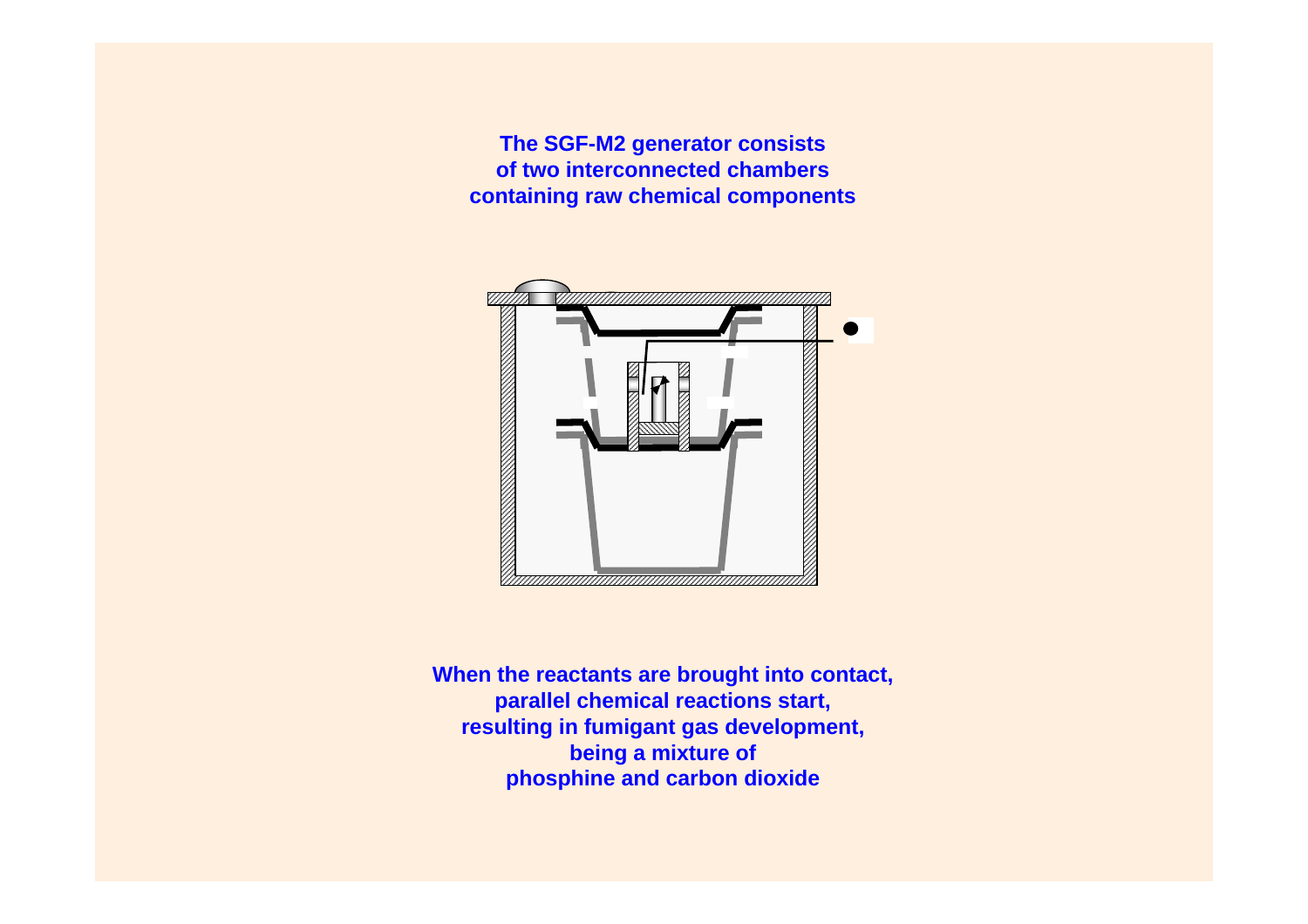**The energy produced by these chemical reactions drives the fumigant gas into the object of fumigation through plastic delivery tubing (2)**



**The approximate time of the fumigant gas development by one SGF-M2 generator is 2:00 hours with a yield of 80 g phosphine**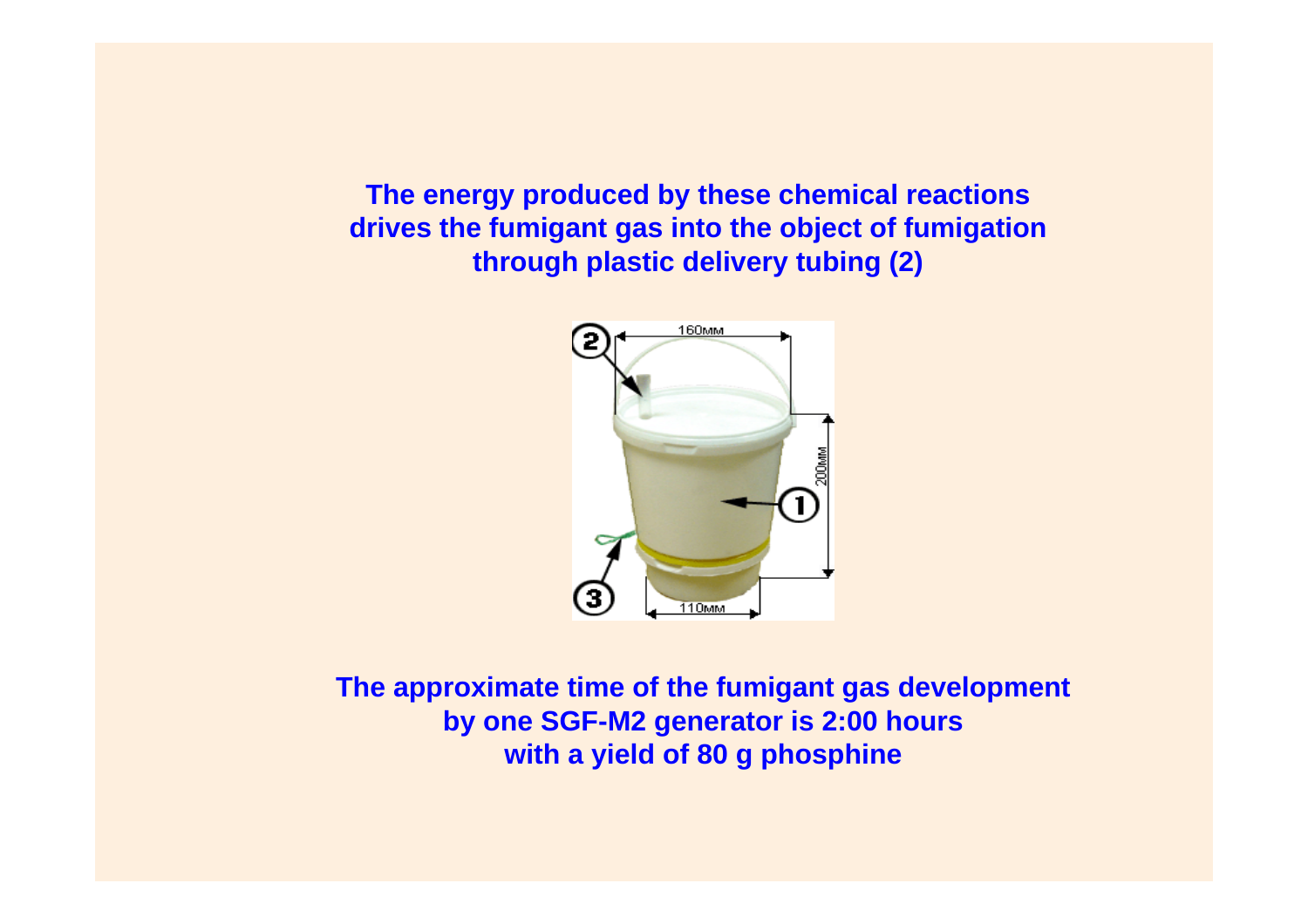**In the first series of trials, studies were conducted to determine the "fumigation wave" output peak time and value as determined by the grain height in a concrete silo bin**



**Wheat grain was stored in three 30 m high concrete silo bins, with a cross-sectional area of 9 m2**

**Silo bins were filled with grain to 15, 12 and 10.5 m high**

**The fumigant gas was applied from SGF-M2 generators to the bottom of each bin through the injection tubing at the dosage of 3 g m-3**

**The phosphine concentration in the grain mass was measured at 0.5 m depth from the surface of the grain, i.e. at approx. 14.5, 11.5, and 10 m distance from the gas injection point**

**The grain temperature during the study period averaged 21 - 22 ºC** 

**The air temperature ranged from 9 ºC (night) to 15 ºC (day)**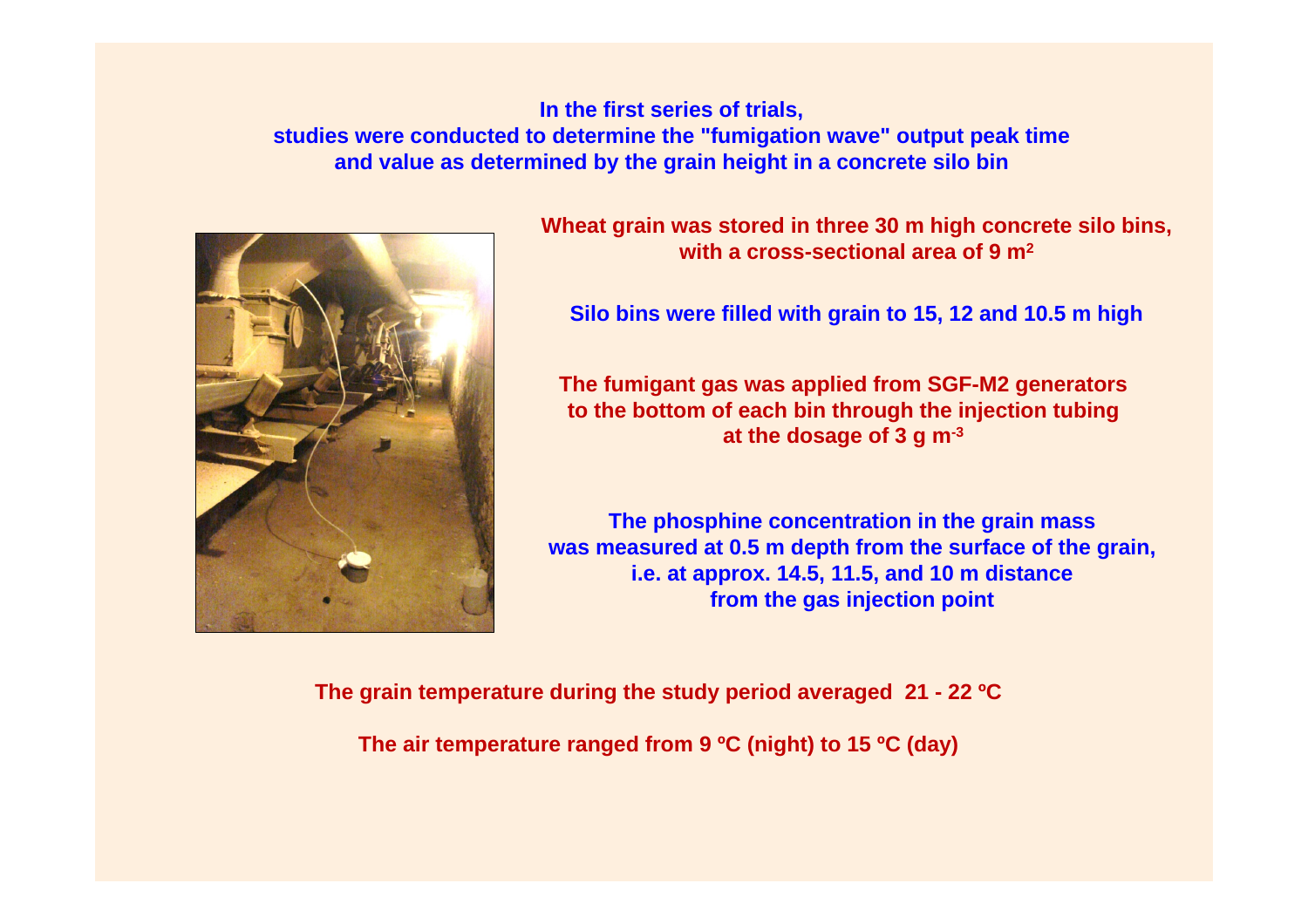#### **The "fumigation wave" peak dependence on the height of grain mass in silo bins**

| Silo bin<br>number | <b>Grain</b><br>mass<br>height<br>(m) | $PH_3$<br>concentration<br>$(g m^{-3})$ | <b>Exposure time</b><br>(h) |
|--------------------|---------------------------------------|-----------------------------------------|-----------------------------|
|                    | 10.5                                  | 0.6                                     | 15                          |
|                    |                                       | 2,8                                     | 20                          |
|                    |                                       | 4,2                                     | 22                          |
|                    |                                       | 5,0                                     | 23                          |
| 1                  |                                       | 5,5                                     | 24                          |
|                    |                                       | 5,8                                     | 25                          |
|                    |                                       | 6,1                                     | 26                          |
|                    |                                       | 5,7                                     | 27                          |
|                    |                                       | 5,3                                     | 28                          |
|                    | 12                                    | 0.3                                     | 15                          |
|                    |                                       | 1.3                                     | 20                          |
| $\overline{2}$     |                                       | 5.4                                     | 25                          |
|                    |                                       | 5.9                                     | 26                          |
|                    |                                       | 6.6                                     | 27                          |
|                    |                                       | 7.1                                     | 28                          |
|                    |                                       | 6.7                                     | 29                          |
|                    |                                       | 6.7                                     | 30                          |
| 3                  | 15                                    | $\boldsymbol{0}$                        | 15                          |
|                    |                                       | 0.1                                     | 20                          |
|                    |                                       | 0.9                                     | 25                          |
|                    |                                       | 3.6                                     | 30                          |
|                    |                                       | 5.9                                     | 34                          |
|                    |                                       | 6.8                                     | 35                          |
|                    |                                       | 7.3                                     | 36                          |
|                    |                                       | 7.0                                     | 37                          |
|                    |                                       | 6.1                                     | 38                          |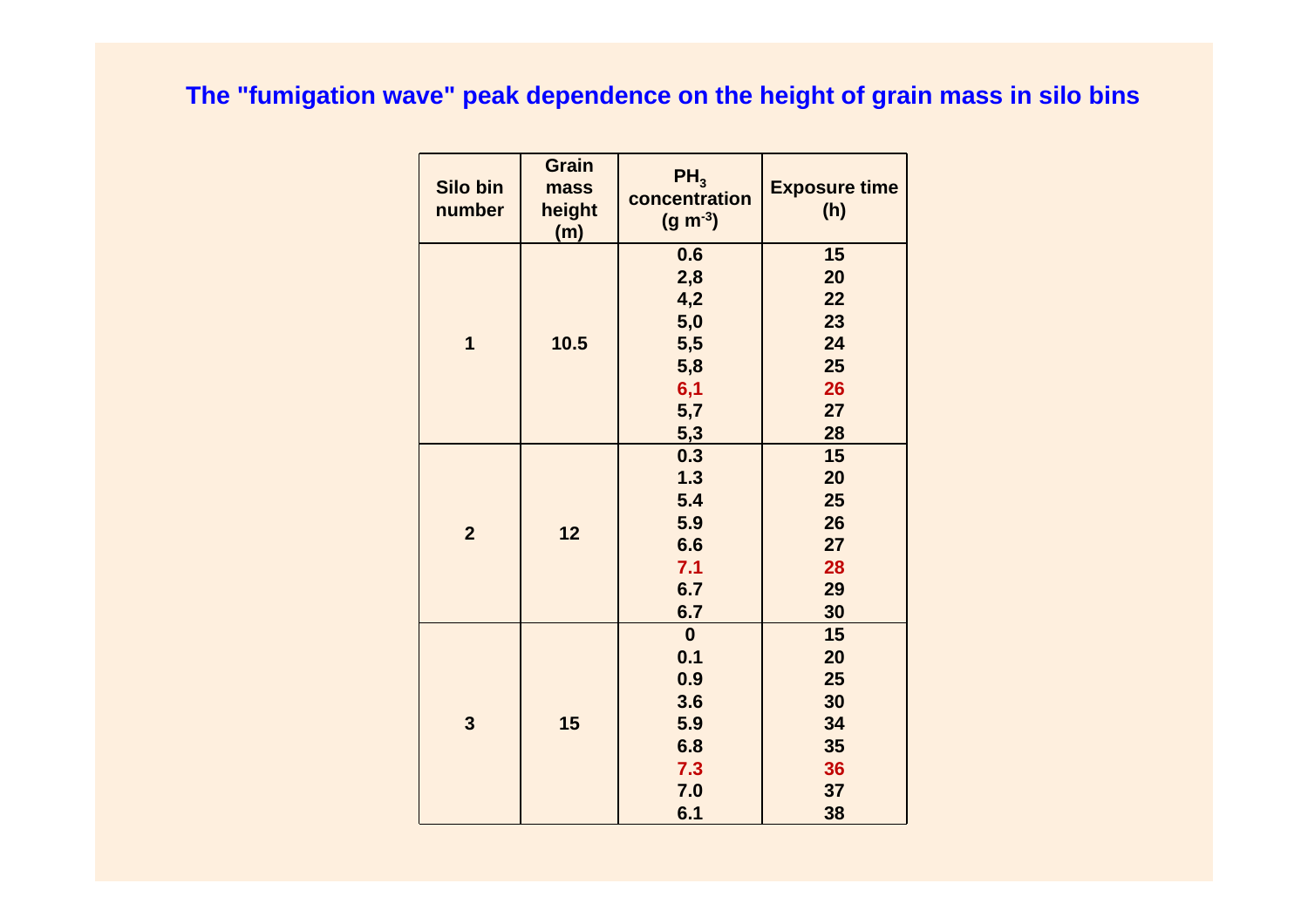**In the second series of trials, fumigation was carried out in non-gastight metal silos with 27 m high walls, 3.5 m high cone, 30 m diameter, containing 5000 tonnes of malt barley, occupying 5900 m3 of volume**



**The fumigant gas was applied through tubing to the air duct during the trial period of 5 days**

**Total of 160 generators (12.8 kg PH3 , 2.15 g m-3 dosage) were used**

#### **Temperatures: - air 10-12 ºC (day)**

- **air 3-4 ºC (night)**
- **grain 17-22 ºC**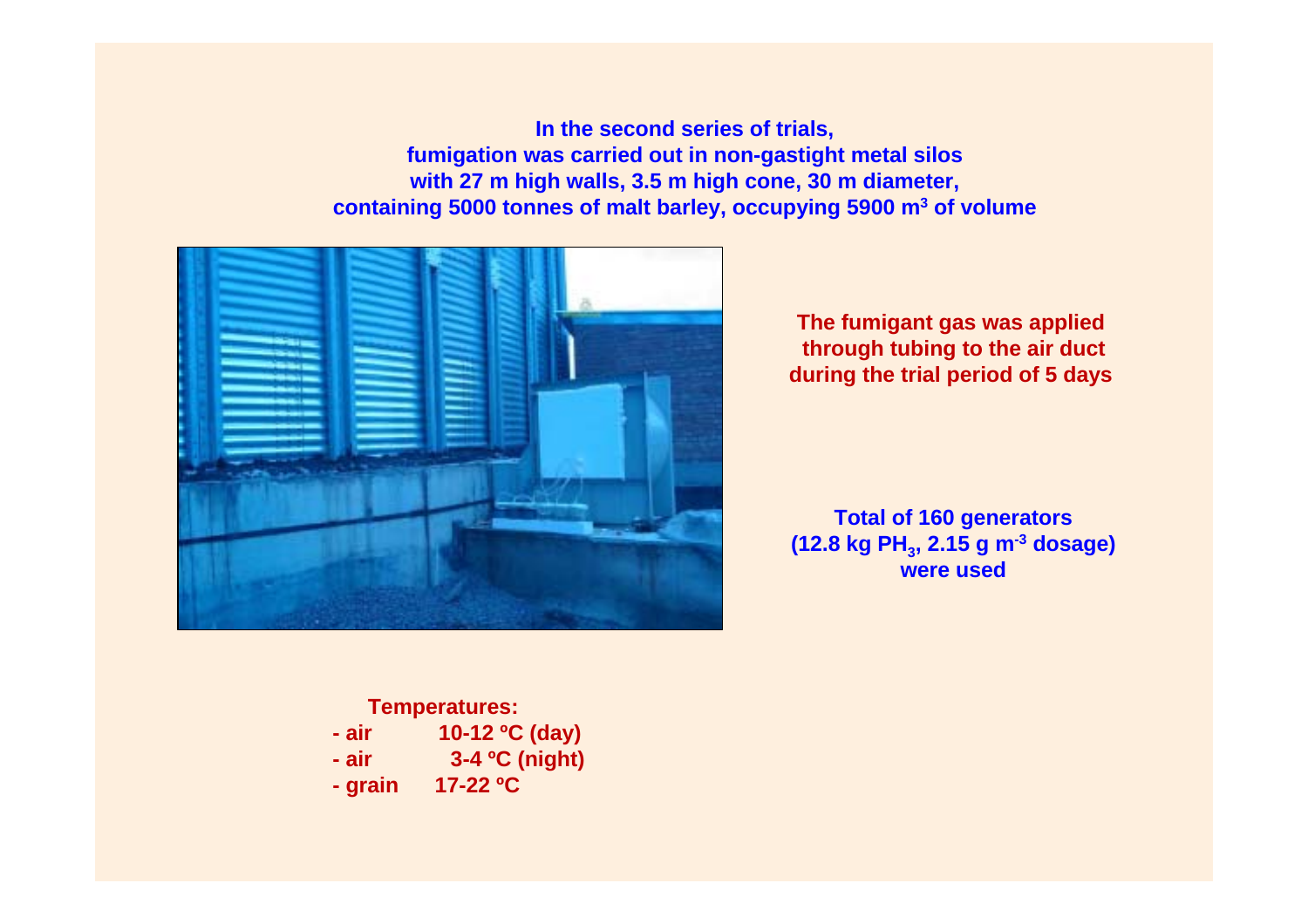### **Phosphine distribution in the grain mass in metal silos, showing fumigation efficiency on** *Sitophilus granarius* **mortality in bioassays**

| <b>Measuring</b>         | PH <sub>2</sub> concentration (mg m <sup>-3</sup> ) after |          | S. granarius |
|--------------------------|-----------------------------------------------------------|----------|--------------|
| point                    | 20 hours                                                  | 32 hours | mortality, % |
|                          |                                                           |          |              |
| Grain, depth of 1 m,     |                                                           |          |              |
| from the bin wall: 1.5 m | 10                                                        | 50       | 100          |
| 15.0 <sub>m</sub>        | 20                                                        | 90       | 100          |
|                          |                                                           |          |              |
| Grain, depth of 12 m,    |                                                           |          |              |
| from the bin wall: 1.5 m | 60                                                        | 90       | 100          |
| 15.0 <sub>m</sub>        | 90                                                        | 250      | 100          |
|                          |                                                           |          |              |
| Grain, depth of 24 m,    |                                                           |          |              |
| from the bin wall: 1.5 m | 100                                                       | 110      | 100          |
| 15.0 <sub>m</sub>        | 140                                                       | 400      | 100          |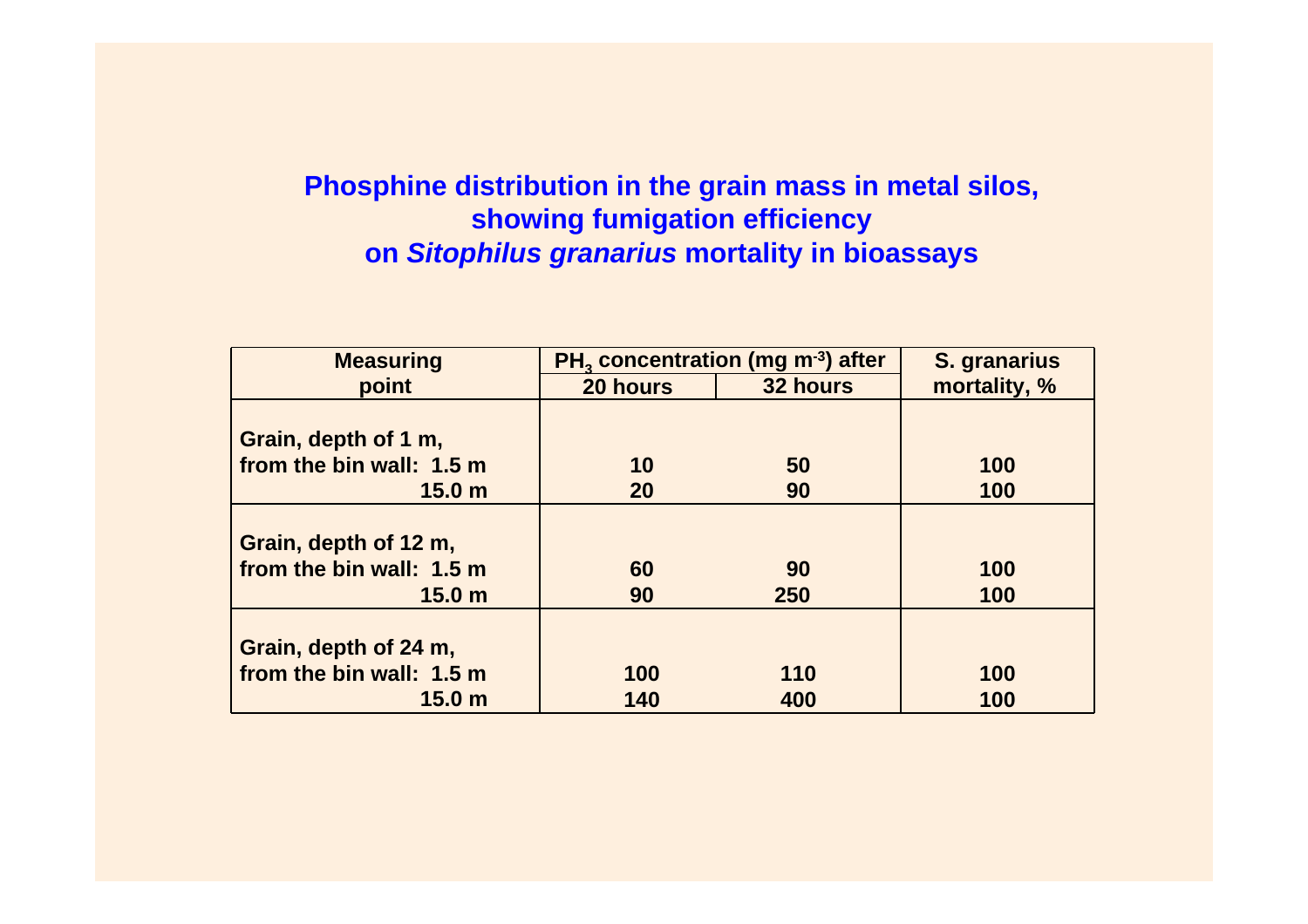**In the third series of trials, studies were conducted to determine the time and efficiency of wheat (68 t) fumigation with generators SGF-M2 in a hopper car** 



**Two plastic tubes were introduced into the grain (through loading hatches #1 and #3) at 2 m depth from the grain surface**

#### **The injection time of 160 g of gas was 2:00 hrs**

**Grain temperature was 15 ºC The air temperature ranged from 4 ºC (night) to 10 ºC (day)** 

**The exposure time was 15 hours**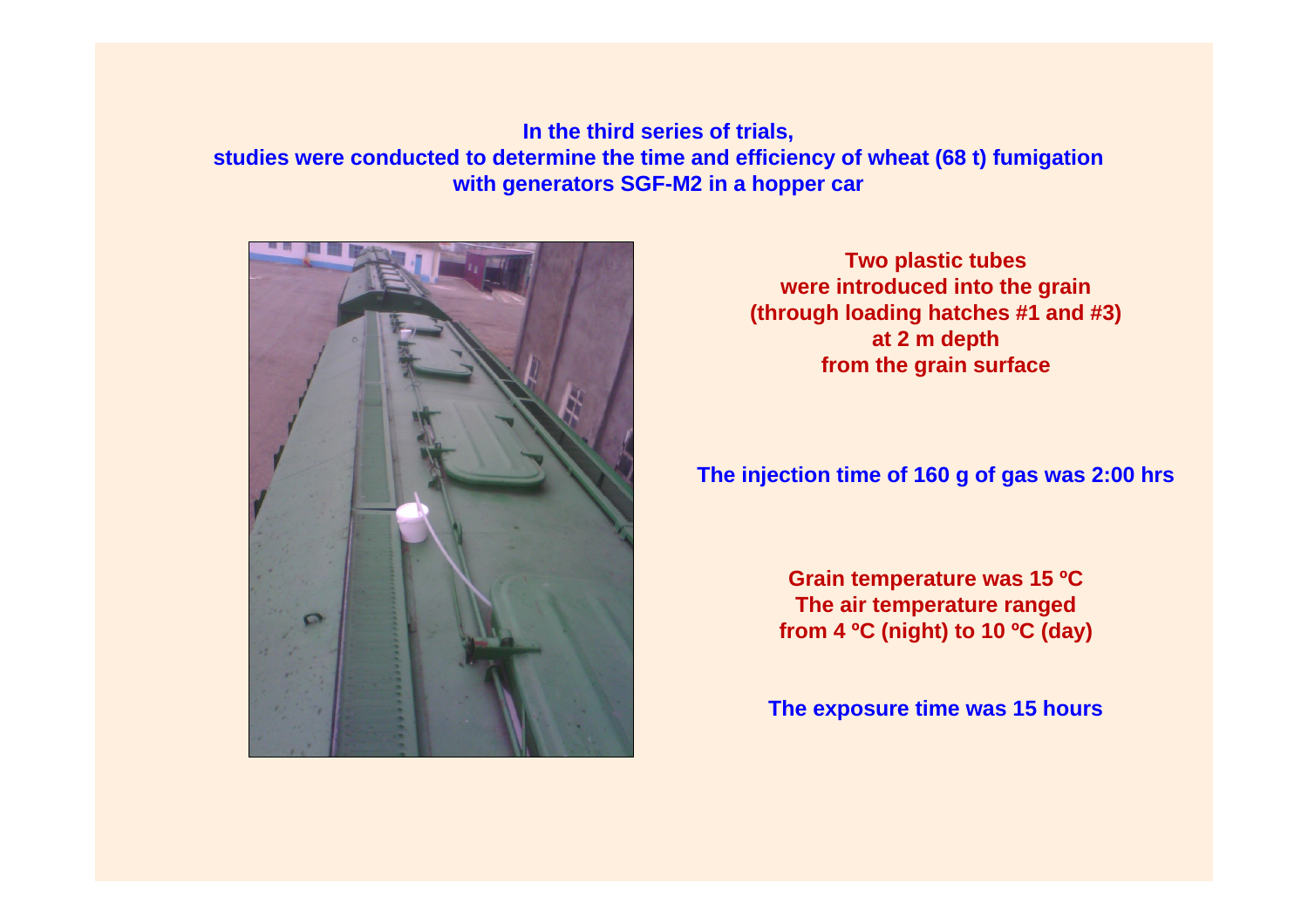#### **Phosphine distribution in the grain mass in hopper car, showing fumigation efficiency on** *Sitophilus granarius* **mortality in bioassays**

| $PH_3$ check point<br>and bioassay<br><b>locations</b> | <b>Check time</b><br>after first<br>generator start<br>(h) | $PH_3$ concentration<br>$(g m^{-3})$ | S. granarius<br>mortality,<br>$\%$ |
|--------------------------------------------------------|------------------------------------------------------------|--------------------------------------|------------------------------------|
|                                                        | 1                                                          | $\bf{0}$                             |                                    |
|                                                        |                                                            |                                      |                                    |
|                                                        | $\overline{2}$                                             | 0.2                                  |                                    |
| Grain mass at 0.1m,                                    | $\mathbf{3}$                                               | 0.3                                  |                                    |
| loading hatch #2                                       | $\overline{\mathbf{4}}$                                    | 0.7                                  | 100                                |
| area                                                   | 5                                                          | 0.8                                  |                                    |
|                                                        | 9                                                          | 0.8                                  |                                    |
|                                                        | 15                                                         | 0.8                                  |                                    |
|                                                        | 1                                                          | $\bf{0}$                             |                                    |
|                                                        | $\boldsymbol{2}$                                           | 0.4                                  |                                    |
| Grain mass at 0.1m                                     | $\mathbf{3}$                                               | 0.8                                  |                                    |
| loading hatch #4                                       | $\overline{\mathbf{4}}$                                    | 0.8                                  | 100                                |
|                                                        |                                                            |                                      |                                    |
| area                                                   | $6\phantom{1}6$                                            | 0.8                                  |                                    |
|                                                        | 9                                                          | 0.8                                  |                                    |
|                                                        | 15                                                         | 0.8                                  |                                    |
|                                                        |                                                            |                                      |                                    |